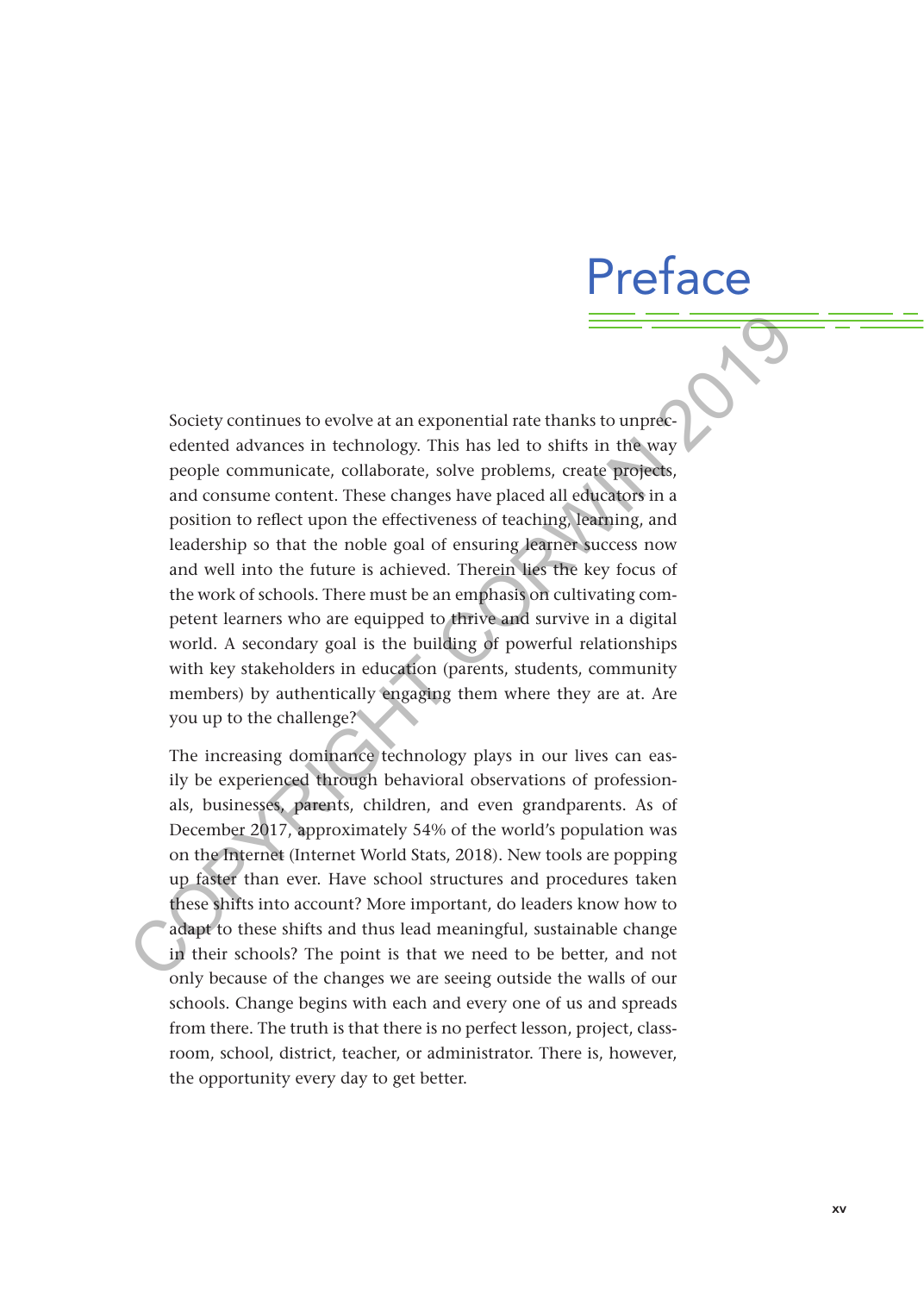#### AUDIENCE

The primary audience for the book is school leaders (supervisors, assistant principals, principals, directors of curriculum, superintendents, and teacher leaders). Professors of higher education can also integrate this book in their preparation programs, as many people would agree that exposure to this style of leadership is desperately needed. Even though the book is directed at school leaders––because they have the decision-making power to implement schoolwide and districtwide changes––teachers can easily incorporate the principles at the classroom level to improve their pedagogy and their communication with their students, colleagues, parents, and community members.

#### THE CALL

Leaders today must establish a vision and implement a strategic process that creates a teaching and learning culture that provides students with critical competencies—creativity, communication, collaboration, critical thinking, problem solving, entrepreneurship, technological proficiency, and global awareness. The twenty-first century skills movement is played out, as we are well into this century. The development of competent learners in the digital age is the key to the future. This focus should be at the heart of every decision a leader makes, and it is key to providing students with the tools to succeed in jobs that have not yet been created. Consistent innovation, purposeful use of technology, meaningful professional learning, connecting beyond the walls of a brick-and- mortar building, and an open mind are all mandatory duties of a leader in the digital age. perate y needs at second lead<br>ers-because they have the decision-making power to implement<br>schoolwide and districtwide changes—icachers can easily incorpo-<br>rate the principles at the classroom level to improve their produc

The call to prepare students for the unknown jobs of tomorrow is made more difficult as mounting challenges such as budget cuts, new standards, seemingly constant changes to standardized tests, value-added evaluation of staff using test scores, and what seems like a relentless attack on the profession of education have taken their toll on staff morale. Quality leadership therefore becomes imperative in order to cultivate a school culture whose primary focus is on the learning and achievement of each and every student while anticipating needed changes in a society that is evolving at a dizzying pace.

It can also be argued that these changes have created a new type of learner that schools are entrusted with educating, as well as key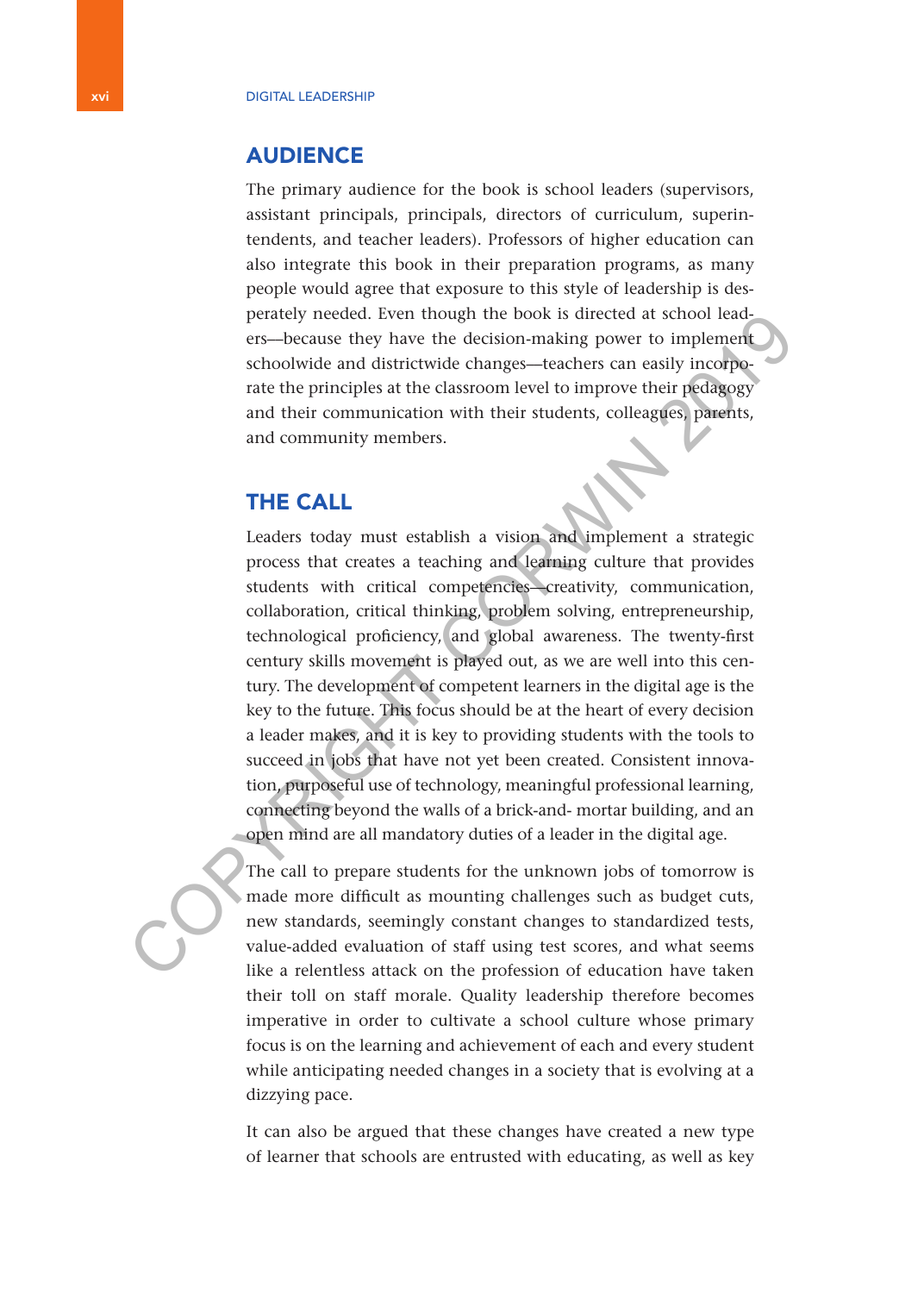stakeholders with shifting needs in terms of how they prefer to engage with schools. In this digital age, we are experiencing amazing advances in educational technology that have the potential to enhance the teaching and learning process, as well as establish powerful connections with our communities and among an array of stakeholders. These advances have also unlocked the creative potential of many students, teachers, and administrators.

The challenge for school leaders is to acknowledge these societal changes and embrace them. If schools continue to follow an outdated educational model focusing on preparation for an industrialized workforce, they run the risk of becoming irrelevant to our students and communities. More often than not there is a fundamental disconnect between learners and the schools they attend. Relevancy is just as important as achievement. It is hard to increase the latter if there is not a consistent focus on the former. Why are schools not meeting the diverse learning needs of students today at scale? Do school leaders leverage available technology and social media to do what they do better? Are our decisions and behaviors taking into account future shifts and changes, or is the status quo still coddled? Why are so many slow or fearful to change? If these pressing questions are not squarely addressed by leaders, our system of education will continue to devolve into irrelevancy and inadequacy. The challenge for school leaders is to acknowledge these societal<br>changes and embrace them. If schools continue to follow an out-<br>dated educational model focusing on perparation for an industri-<br>alized workforce, they run

Digital leadership consists of a dynamic combination of mindset, behaviors, and skills that are employed to change and enhance school culture through the strategic use of technology. As leaders across virtually every sector began to evolve and take advantage of an interactive web, they began to embrace change, demonstrate transparency, increase engagement, employ collaboration, focus heavily on sharing, initiate global dialogue, and build community. Leaders quickly found the value in a plethora of digital tools to support and enhance traditional aspects of leadership (i.e., management, productivity, collaboration, evaluation, feedback, and communication) while forging new pathways to initiate change leading to transformation. Many would argue that this leadership style is still prevalent today.

Digital leadership considers changes such as ubiquitous connectivity, open-source technology, artificial intelligence, robotics, mobile devices, and personalization. It represents a dramatic shift from how schools have been run and structured for over a century. The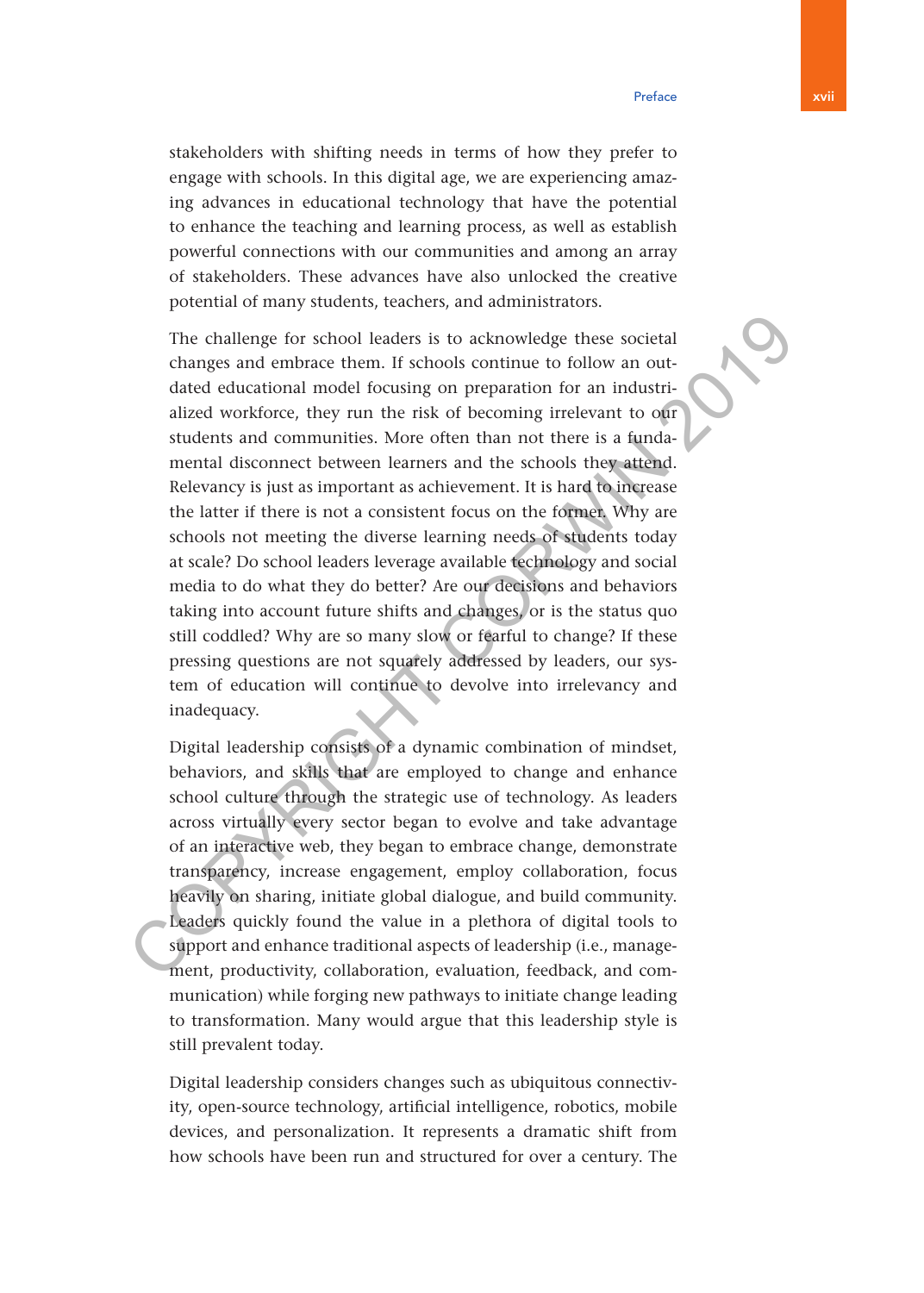shift has already started for many leaders through their use of technology for personal reasons. If there is value here, then surly there must be for professional practice as well. There is no time like the present to ride the digital wave and incorporate it seamlessly into every facet of leadership. You must be the change that you wish to see in education, but more important, you must be the change your learners yearn for.

The evolving web and other technologies provide an opportunity for each and every one of you to work smarter, not harder, with the goal of improving results. A new path can be forged when improved thinking is applied to the way you lead. Digital leadership can thus be defined as establishing direction, influencing others, initiating sustainable change though access to information, and establishing relationships in order to anticipate changes pivotal to school success in the future. Leaders must learn to better anticipate the learning needs of students and staff, their desire for information from stakeholders, and the necessary elements of school culture that address both rigorous standards and needed competencies. They must also be "change savvy" (Herold & Fedor, 2008), which involves The evolving web and other technologies provide an opportunity<br>for each and cvery one of you to work smarter, not harder, with the<br>goal of improving results. A new path can be forged when improved<br>thinking is applied to t

- careful entry into the new setting;
- listening to and learning from those who have been there or been at it longer;
- engaging in fact finding and joint problem solving;
- carefully, rather than rashly, diagnosing the situation;
- forthrightly addressing people's concerns;
- being enthusiastic, genuine, and sincere about the change in circumstances;
- obtaining support for what needs to be fixed or improved; and
- developing a credible plan for making a fix or improvement.

## THE NEW DIGITAL LANDSCAPE

A great deal has changed since the initial publication of *Digital Leadership.* New tools have been developed, while old ones that many of us loved have been shut down. The pace of change in the digital age continues to increase at an exponential rate, and as a result, disruptive innovation has taken hold in virtually every sector. We are moving further into the fourth Industrial Revolution and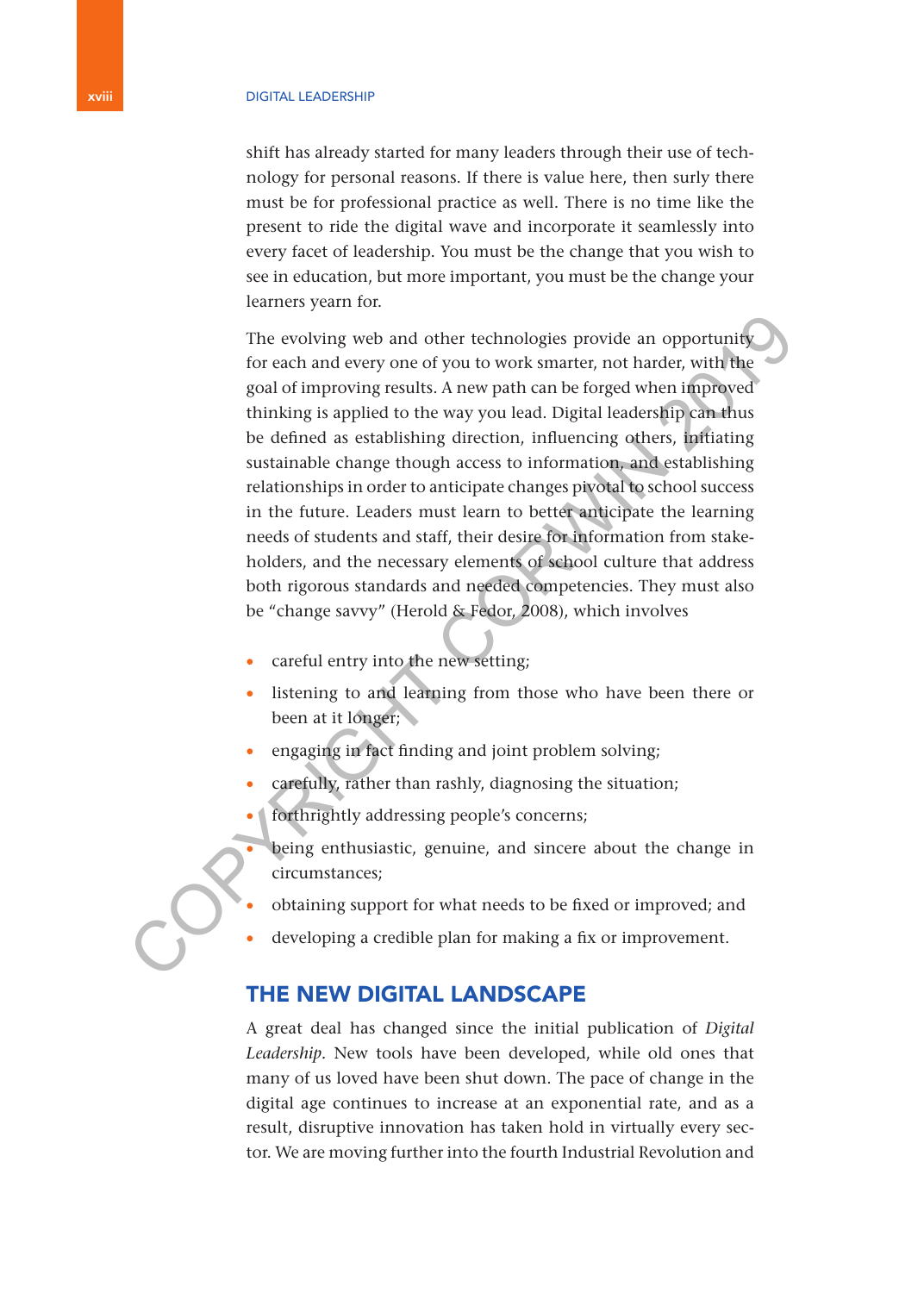eventually the fifth, and it is incumbent on digital leaders to adapt and embrace needed shifts to practice. In a world with advanced robotics, enhanced automation, and evolving artificial intelligence, the need to teach, learn, and lead not only differently, but better, must be a priority. Whereas the first edition focused a great deal on tools and skills, this new edition provides greater attention to the specific competencies needed to transform teaching, learning, and leadership that are vital no matter how fast technology evolves. This edition moves past trends and fads to focus on the essence of leading innovative change in education now and in the future.

# CENTRAL PURPOSE AND FOCUS OF THIS BOOK

*Digital Leadership: Changing Paradigms for Changing Times, Second Edition* presents a framework for leaders to harness the power of innovative ideas and digital strategies in order to create school cultures that are transparent, relevant, meaningful, engaging, inspiring, and primed for better results. In order to set the stage for increasing achievement and to establish a greater sense of community pride for the work being done in our schools, we must begin to change the way we lead. To do this, leaders must understand the origins of fear and misconceptions that often surround the use of technology and implementation of innovative ideas. Once the fears and misconceptions are placed on the table, leaders can begin to establish a shared vision for the effective use of technology to improve numerous facets of leadership. The challenge for school leaders is why, how, and where to begin. Digital leadership is not about flashy tools; it is a strategic mindset that leverages available resources to improve what we do while anticipating the changes needed to cultivate a school culture focused on efficacy. This book will present an evolved construct of leadership that grows out of the leader's symbiotic relationship with the digital world. and leadership that are vital no matter how fast technology evolves.<br>
This edition moves past trends and fads to focus on the essence of<br>
leading innovative change in education now and in the future.<br>
CENTRAL PURPOSE AND<br>

Talk is cheap. Leaders must be able to back up talk with action that leads to improvement at scale. This book provides readers with research-aligned strategies and evidence to transform the teaching and learning culture in any school or district. A good deal of the ideas presented come from my days as a practitioner, as principal of New Milford High School in New Jersey, where digital leadership paved the way for improved outcomes and achievement. It tells the story of how I radically changed my beliefs on how a school should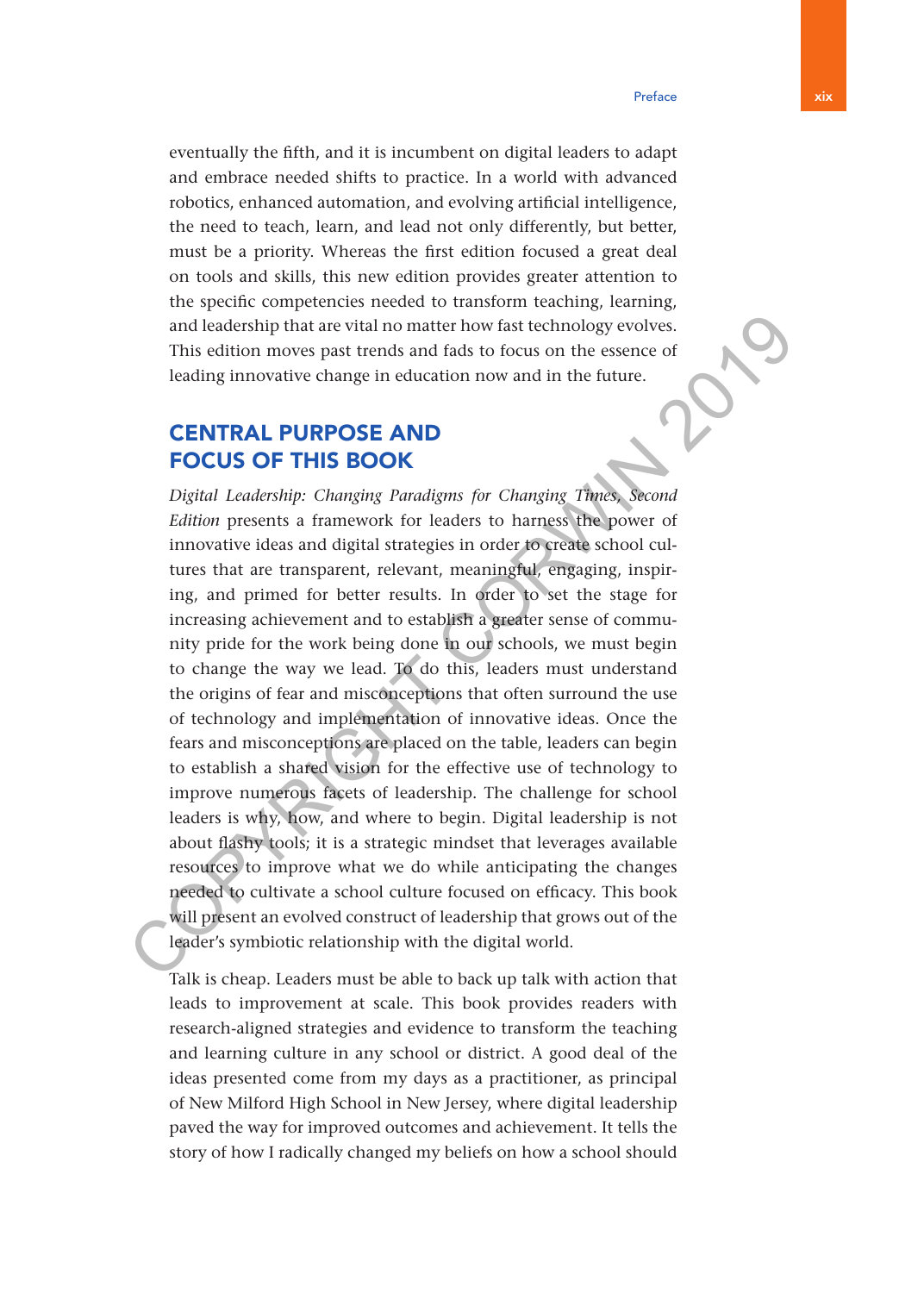be structured and function, with the end result being sustainable change in programs, instruction, behaviors, and leadership involving technology. The book examines how shifting a leadership style from one of mandates, directives, and buy-in to one grounded in empowerment, support, and embracement is the key to sustainable change. My story is only one component. This second edition covers the stories of other bold leaders who are creating schools that work for kids.

## The Pillars of Digital Leadership

The Pillars of Digital Leadership are the specific areas embedded in the culture of all schools that can be improved or enhanced through the purposeful use of technology.

**Student engagement, learning, and outcomes:** We cannot expect to see increases in achievement if students are not learning. Students who are not engaged are not likely to be learning. Engagement is not a silver bullet though. Students need to be empowered to think at the higher levels of cognition while applying what has been learned in relevant contexts. Leaders need to understand that schools should reflect real life



*Source:* Copyright © 2018 by International Center for Leadership in Education, a division of Houghton Mifflin Harcourt. Used with permission.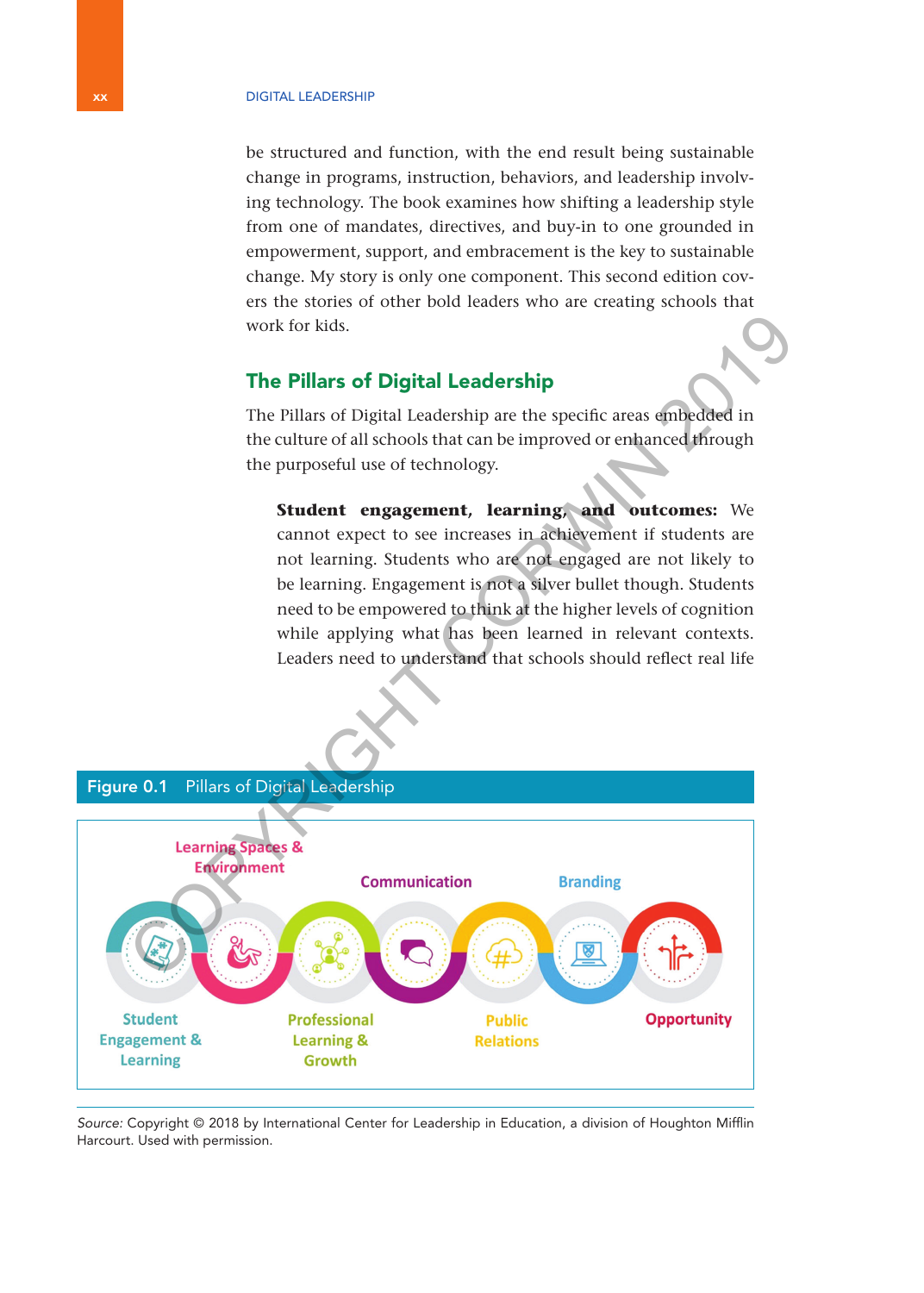and allow learners the opportunity to use real-world tools to do real-world work. As technology changes so must pedagogy, especially assessment and feedback. Pulling from real-world examples, a blueprint is provided for improving instructional design and accountability protocols to ensure efficacy in digital learning.

**Innovative learning spaces and environments:** Would you want to learn under the same conditions as your students do, or in similar spaces? More often than not, the answer is no. Research has shown the positive impact that innovative spaces can have on learning outcomes. Leaders must begin to establish a vision and strategic plan to create classrooms and buildings that are more reflective of the real world while empowering learners to use technology in powerful ways. In order to do so, leaders must be knowledgeable of the characteristics and dynamics that embody innovative learning spaces and environments that support Bring Your Own Device (BYOD), 1:1, more personalized pathways such as blended and virtual learning, and maker education.

**Professional learning:** Leaders need and should want access to the latest trends, research, and ideas in the field. With the continual evolution of digital tools and increasing connectivity, schools can no longer be silos of information. such, leaders do not have to feel like they are on isolated islands, have answers to every question, and feel pressured to always have to come up with the next big idea. This section discusses how leaders can form their own Personal Learning Network (PLN) to meet their diverse learning needs; acquire resources; access knowledge; receive feedback; connect with experts in the field of education as well as practitioners; and discuss proven strategies to improve teaching, learning, and leadership. Readers will learn how to develop their own PLN for free and access this priceless resource anywhere at any time. This section will also discuss the move from professional development to learning. Digital leadership also compels educators to create more personalized learning pathways for adults during the school day and year. From the beam under the same conditions as your students<br>
do, or in similar spaces? More often than not, the answer is no.<br>
Research has shown the positive impact that innovative spaces<br>
can have on learning outcomes. Lead

> **Communication:** You will not find an effective leader who is not an effective communicator. Leaders can now provide stakeholders with relevant information in real time through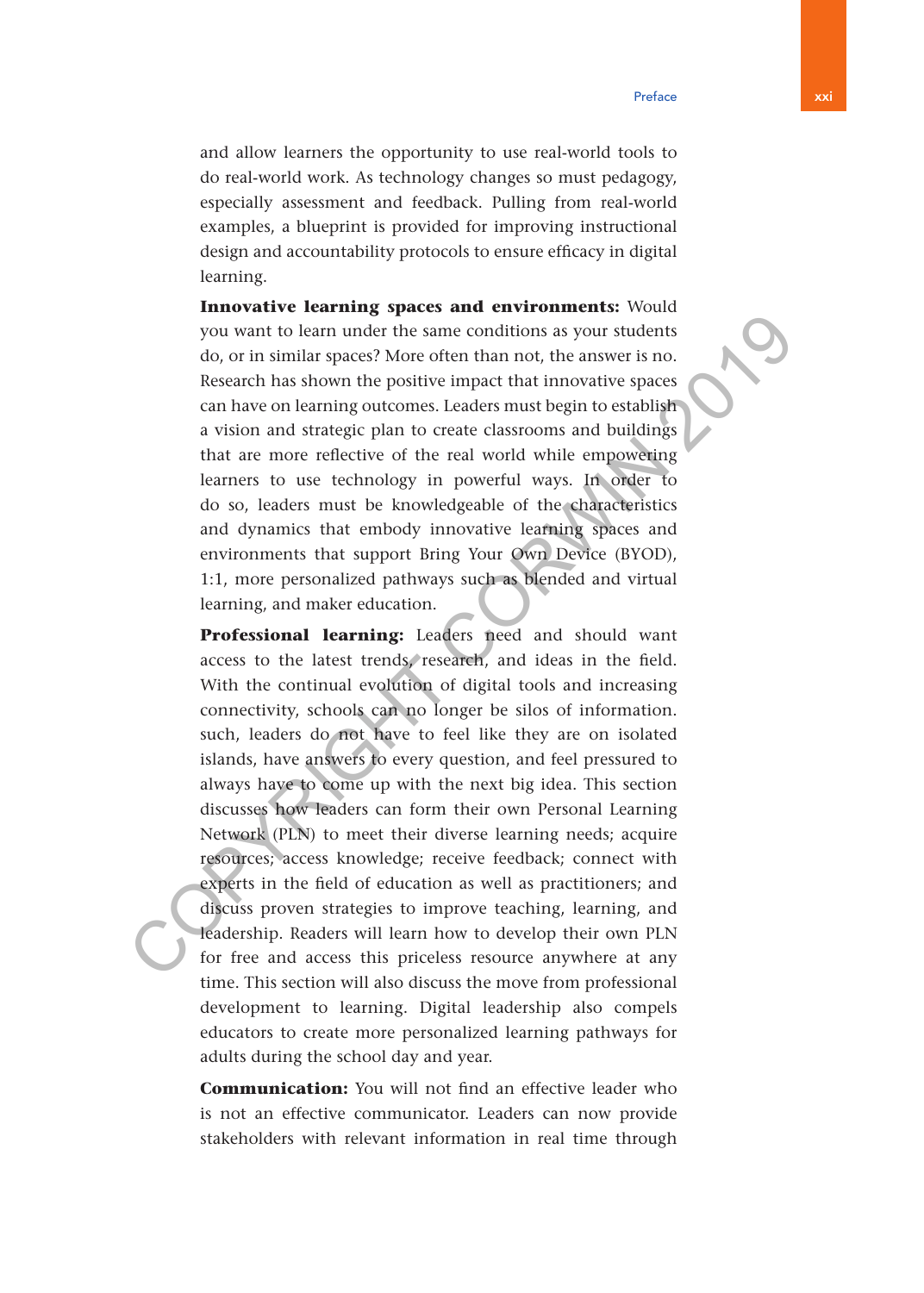a variety of devices by meeting them where they are at. No longer do static, one-way methods such as newsletters and websites suffice. Discussion will focus on types of information that can be communicated through various tools and simple implementation strategies to create a more transparent culture.

**Public relations:** If you don't tell your story, someone else will, and more often than not, another's version will not be the one you want told. Leaders need to become the storyteller-inchief. This section will focus on how leaders can use free social medial tools to form a positive public relations platform and become the de facto news source for their school or district. It is time to change the narrative by sharing all of the positives that happen in schools every day to create a much-needed level of transparency in an age of negative rhetoric toward education.

**Branding:** This is how your school or district is defined. It is not something that you want to leave up to others. Businesses have long understood the value of brand and its impact on current and potential consumers. Leaders can leverage social media to create a positive brand presence that emphasizes the positive aspects of school culture, increases community pride, and helps to attract/retain families looking for a place to send their children to school. Tell your story, build powerful relationships in the process, and empower learning.

**Opportunity:** It is important for leaders to consistently seek out ways to improve existing programs, resources, and professional learning opportunities. This section highlights how to leverage connections made through technology and increase opportunities to make improvements across multiple areas of school culture. Leaders will see how the other six pillars connect and work together to bring about unprecedented opportunities that would otherwise be impossible, such as securing donations, resources, authentic learning experiences for students, and mutually beneficial partnerships. Fin, and mote other train for, another set the temperature of the temperature one you want told. Leaders need to become the stoyteller-inf-<br>chief. This section will focus on how leaders can use free social<br>medial tools to

> Leaders need to be the catalysts for change, and the Pillars of Digital Leadership pave the way. Each is critical in its own right to transforming and sustaining a positive school culture. This book breaks down each pillar, uses research to emphasize its importance and value, and provides an overview of specific strategies that can be used regardless of budget obstacles. I use not only my experiences and successes in each of these areas, but also those of other

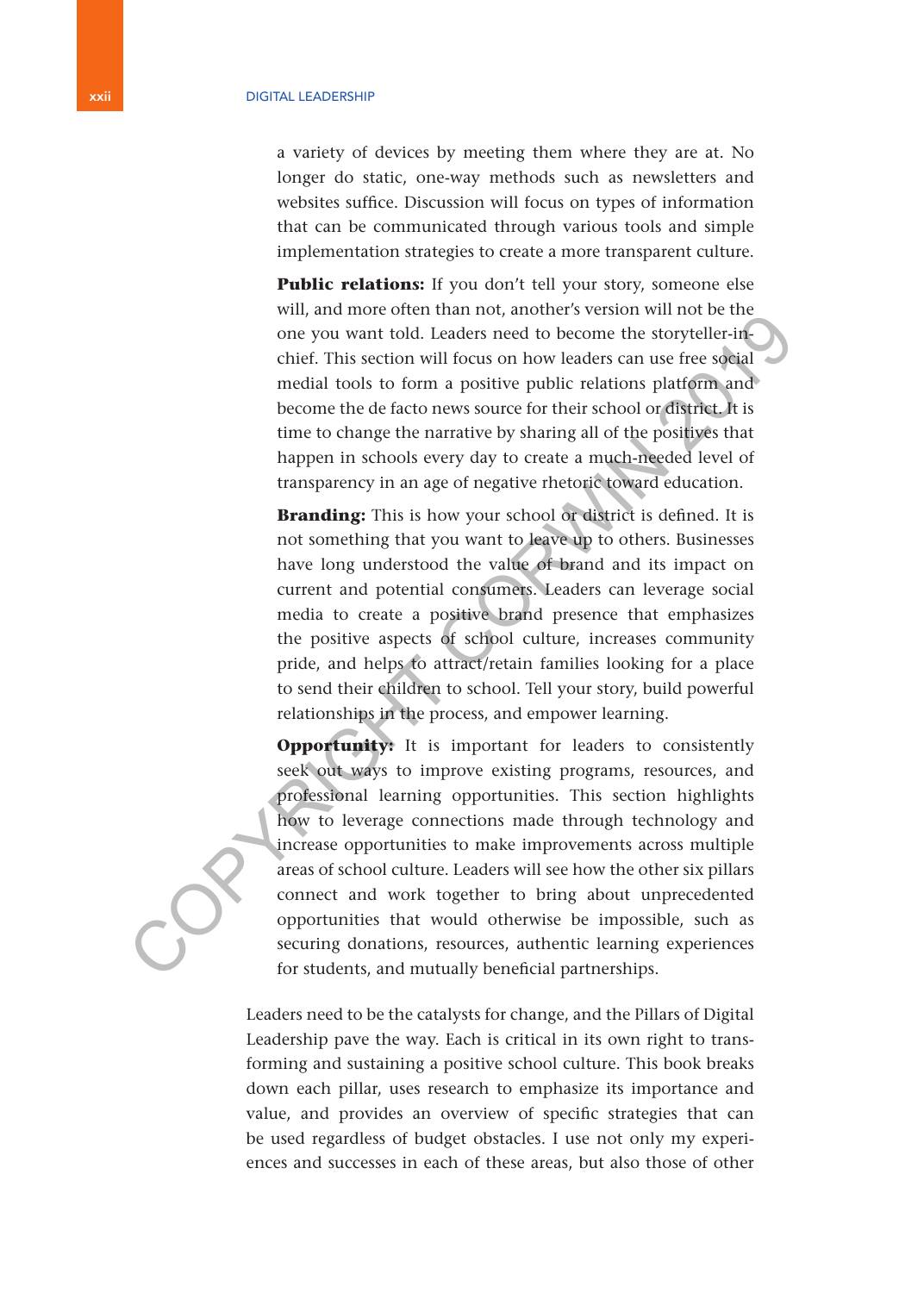#### Preface xxiii

innovative leaders, schools, and districts who are not just talking the talk but are actively walking the walk. These practitioner vignettes offer powerful voices that establish a context for each pillar and illustrate the *why* and *how* so that readers will be able to implement the strategies in their own contexts.

By addressing each of these pillars, leaders can begin changing and transforming their respective schools into ones that prepare learners for success in a digital world while building critical relationships with stakeholders through improved engagement strategies. Be sure to share your thoughts, ideas, reflections, and work on social media using #digilead. transforming their respective schools into ones that prepare learn-<br>
ers for success in a digital world while building critical relationships<br>
with stakeholders throughts, ideas, reflections, and work on social media<br>
usin

After reading this book, you will be able to

- Identify obstacles to change and specific solutions to overcome them in order to transform teaching, learning, and leadership in the digital age.
- Work smarter, not harder, by aligning a digital-leaning mindset to leadership practices to enhance school culture and improve stakeholder relations.
- Leverage digital resources and personalized pathways to grow professionally like never before.
- Readily implement practical digital leadership strategies aligned to research and proven in action, as told through practitioner vignettes.

New features in the second edition include

- Revamped organization throughout to emphasize the interconnectivity of the Pillars of Digital Leadership to drive sustainable change the gets results.
	- A reduced focus on tools and a greater emphasis on leadership dispositions to create a more evergreen resource.
- New and updated vignettes from digital leaders who have successfully implemented the strategies presented.
- New insights from my experiences working in schools and organizations all over the world.
- Informative graphics in full color that add more context.
- A new foreword.